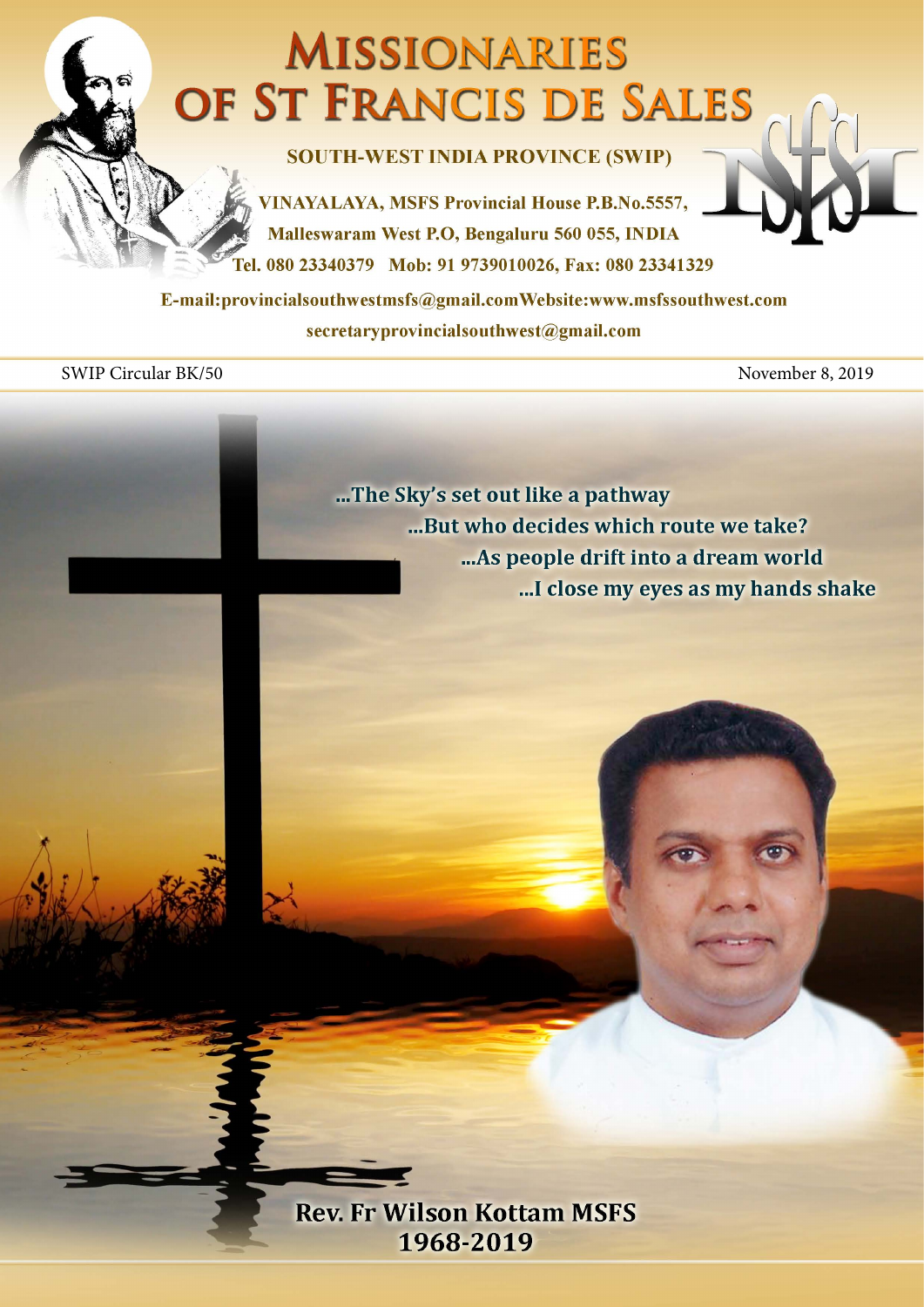## **My dear Confreres,**

There are times we experience the struggle to contain the emotions that are welling up in our hearts. Unexpected events in life make us think again about the vulnerabilities of our life. In human terms we explain, define and express that certain things should not have been the way it happen; all the more so when it is regarding death.

The death of our beloved **Fr Wilson Kottam MSFS** is inexplicable as human definitions would clarify that he is "gone too soon." As a Confrere who is just my age I certainly feel like saying that he is "gone too soon." The amusement, the inspiration and the delight that he left behind bring in a vacuum that require long time and space to fill in. All of us are bewildered and shocked. At this painful moment of the demise of our beloved Confrere let us remain united in mutual support and deep faith to accept the plan of God. In a special way let us console and condole the family members of Fr Wilson and remain united with all of them in this painful time.

**Fr Wilson** apparently enjoyed reasonably good health, although he had a series of health issues in the recent times. I had visited him about one and half months back in his presbytery in Kettering in the Northampton Diocese. Unfortunately we received Yesterday the very shocking news that Fr Wilson was found dead in his bedroom. Fr Terry McGrath the Animator of the English Province wrote to me: "He did not appear for the mass and was found dead by the Parish Secretary. He was fully clothed and the exact time of his death is unknown." Later Fr Roji Kuttivayalil gave me the following information: "We have just seen his body. He was found dead in the morning. He died in his sleep... Now we are waiting the police to complete the procedures." We still await further information regarding the rest of the procedures.

**Fr Wilson Kottam** was born on April 12, 1968 at Ayarkunnam in the diocese of Changanassery to K. F. Devasia and Thresiamma. He completed his primary school education in Govt. L.P.S., Arumanoor, secondary schooling in M.T.S.H.S. Kottayam and higher secondary education (PUC) in K.E. College, Mannanam. After his higher secondary education he joined S.F.S. Seminary Ettumanoor in the year 1985. He completed his novitiate at Salesianum and made his first profession on July 16, 1988. He did his philosophical studies in Suvidya College, Bangalore from 1988 to 1991. He completed his theological studies from St Peter's Pontifical Institute, Bangalore in 1996. He made his final profession on May 30, 1994. He was ordained a deacon on June 22, 1995 and was ordained a priest on April 11, 1996 at Annunciation Church, Arumanoor.

## **Appointments**

- Assistant Parish priest in the diocese of Chikmangalur, 1996
- Administrator of Indian Institute of Spirituality and manager of SFS Publications from 1997 to 1999
- Post Graduation in Media Communication and Management at Christ College, Kodaikanal, Tamil Nadu from 1999 to 2001